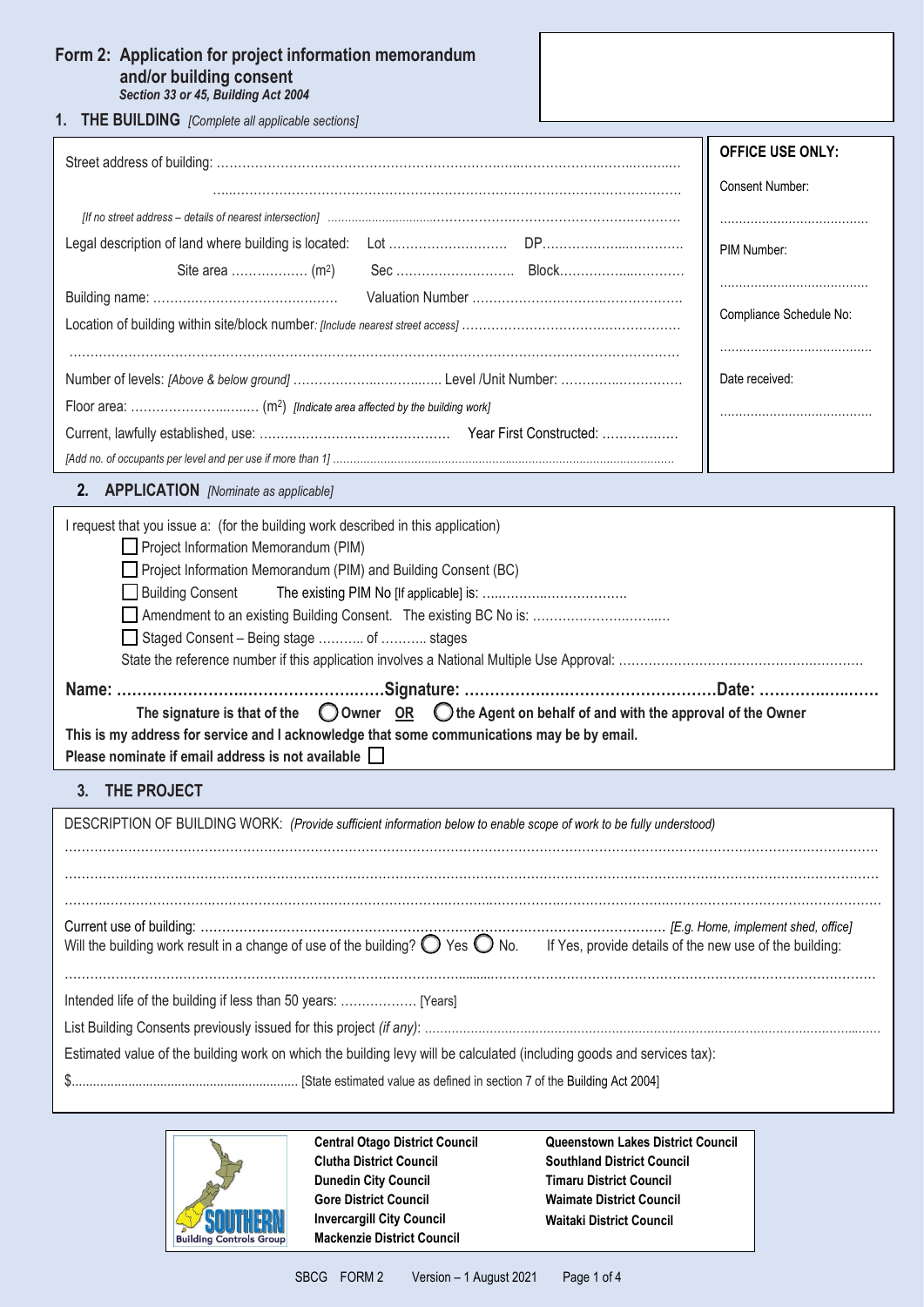# **4. OWNER 5. AGENT** *[Only required If application is being made on behalf of the owner]*

| Relationship to owner: [State details of the authorisation from the owner to make<br>THE FOLLOWING EVIDENCE OF OWNERSHIP IS ATTACHED:                                                                                                                                                                                                                    |                              |                                                                                                                                                     |  |
|----------------------------------------------------------------------------------------------------------------------------------------------------------------------------------------------------------------------------------------------------------------------------------------------------------------------------------------------------------|------------------------------|-----------------------------------------------------------------------------------------------------------------------------------------------------|--|
| Record of Title<br>Lease Agreement                                                                                                                                                                                                                                                                                                                       |                              |                                                                                                                                                     |  |
| Agreement for Sale and Purchase<br>Other document                                                                                                                                                                                                                                                                                                        |                              |                                                                                                                                                     |  |
| FIRST POINT OF CONTACT for communications with the Council / Building Consent Authority:  Cowner<br>$\Box$ Agent<br>Facsimile:                                                                                                                                                                                                                           |                              |                                                                                                                                                     |  |
| <b>RESTRICTED BUILDING WORK</b><br>6.                                                                                                                                                                                                                                                                                                                    |                              |                                                                                                                                                     |  |
| Will the building work include any restricted building work?<br>If Yes, provide the following details of all licensed building practitioners who will be involved in carrying out or supervising the restricted building<br>work (If these details are un-known at the time of the application, they must be supplied before the building work begins.): | $\bigcirc$ Yes $\bigcirc$ No |                                                                                                                                                     |  |
| Name                                                                                                                                                                                                                                                                                                                                                     | <b>Licensing Class</b>       | <b>Licensed Building Practitioner Number</b><br>(or registration number if treated as being licensed under<br>section 291 of the Building Act 2004) |  |
|                                                                                                                                                                                                                                                                                                                                                          |                              |                                                                                                                                                     |  |
|                                                                                                                                                                                                                                                                                                                                                          |                              |                                                                                                                                                     |  |
|                                                                                                                                                                                                                                                                                                                                                          |                              |                                                                                                                                                     |  |
|                                                                                                                                                                                                                                                                                                                                                          |                              |                                                                                                                                                     |  |
| Note: Continue on another page if necessary                                                                                                                                                                                                                                                                                                              |                              |                                                                                                                                                     |  |
| <b>PROJECT INFORMATION MEMORANDUM</b> [Do not fill in this section if the application is for a building consent only]<br>7.                                                                                                                                                                                                                              |                              |                                                                                                                                                     |  |

| The following matters are involved in the project: [Nominate the matters relevant to the project]              |
|----------------------------------------------------------------------------------------------------------------|
| Subdivision                                                                                                    |
| Alterations to land contours [e.g. digging out the site for a building platform]                               |
| New or altered connections to public utilities [e.g. Council sewer, storm water or water mains]                |
| New or altered locations and/or external dimensions of buildings                                               |
| New or altered access for vehicles                                                                             |
| Building work over or adjacent to any road or public place                                                     |
| Disposal of stormwater and wastewater                                                                          |
| Building work over any existing drains or sewers or in close proximity to wells or water mains                 |
| Other matters known to the applicant that may require authorisations from the Territorial Authority: [Specify] |
|                                                                                                                |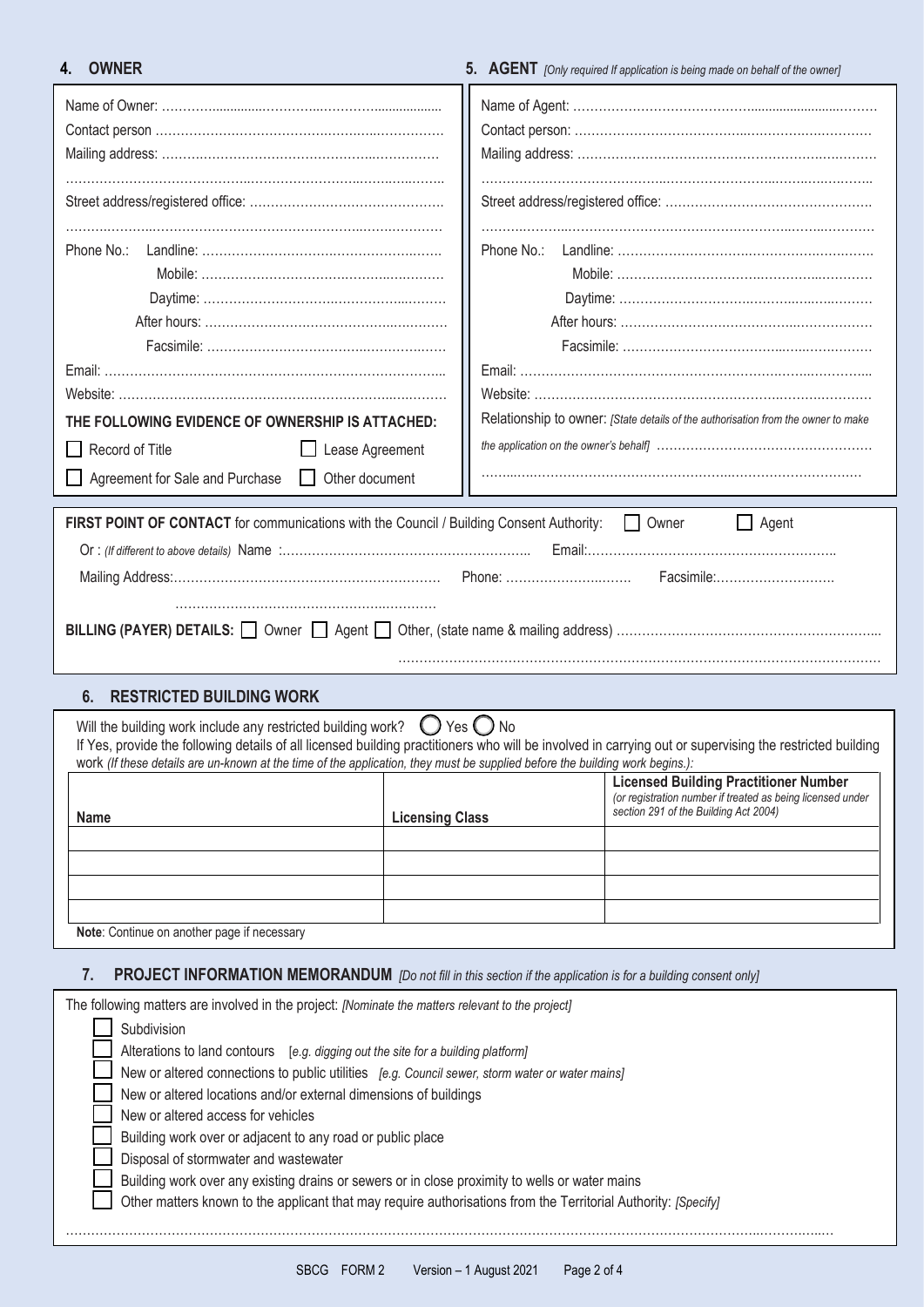## **8. BUILDING CONSENT**

The following plans and specifications are attached to this application: *(please enter these in section 10 over page)*

### **THE BUILDING WORK WILL COMPLY WITH THE BUILDING CODE AS FOLLOWS:**

We strongly recommend applicants seek the advice of design professionals to help complete this section. You are required to nominate what code clause(s) your building work complies with.

Unless otherwise noted below, your application will be assessed under an acceptable solution. If you are using another means of compliance, please provide details of the standard(s) that your building work complies with and the means of compliance in the space provided below. Use a separate sheet if necessary.

If you do not provide all the necessary information to show how your application complies with the Building Code, your application will be rejected.

### **I understand that this application is to be assessed against Acceptable Solutions unless otherwise stated in the following section.** *Please nominate to indicate your agreement.*

|               | <b>B1 Structure</b>                                                                                  | L                           | F1 Hazardous agents on site                            |                          | G5 Interior environment      |
|---------------|------------------------------------------------------------------------------------------------------|-----------------------------|--------------------------------------------------------|--------------------------|------------------------------|
|               | <b>B2 Durability</b>                                                                                 |                             | F2 Hazardous building materials                        |                          | G6 Airborne and impact sound |
|               | C1 Objectives of clauses C2 to C6<br>(Protection from fire)                                          |                             | F3 Hazardous substances and<br>processes               | L.                       | G7 Natural light             |
|               | C2 Prevention of fire occurring                                                                      | $\mathbf{I}$                | F4 Safety from falling                                 | $\overline{\phantom{a}}$ | G8 Artificial light          |
|               | C3 Fire affecting areas beyond fire<br>source                                                        | Г                           | F5 Construction and demolition<br>hazards              | $\mathbb{R}^n$           | G9 Electricity               |
|               | C4 Movement to place of safety                                                                       |                             | F6 Visibility in escape routes                         |                          | G10 Piped services           |
|               | C5 Access and safety for fire-<br>fighting operations                                                | $\mathbb{R}^n$              | F7 Warning systems                                     | e.                       | G11 Gas as an energy source  |
|               | C6 Structural stability                                                                              |                             | F8 Signs                                               |                          | G12 Water supplies           |
| $\sim$        | D1 Access routes                                                                                     | $\mathcal{L}_{\mathcal{A}}$ | F9 Restricting access to<br>residential pools          |                          | G13 Foul water               |
|               | D2 Mechanical installations for<br>access                                                            | $\Box$                      | G1 Personal hygiene                                    | $\mathbf{L}$             | G14 Industrial liquid waste  |
|               | E1 Surface water                                                                                     | $\mathbf{L}$                | G2 Laundering                                          | M                        | G15 Solid waste              |
| $\mathcal{L}$ | E2 External moisture                                                                                 |                             | G3 Food preparation and<br>prevention of contamination | M                        | H1 Energy efficiency         |
|               | E3 Internal moisture                                                                                 |                             | <b>G4 Ventilation</b>                                  |                          | BCH/AS1 Backcountry huts     |
|               | Provide details of all Verification Methods being used (include code clause and means of compliance) |                             |                                                        |                          |                              |
|               |                                                                                                      |                             |                                                        |                          |                              |
|               |                                                                                                      |                             |                                                        |                          |                              |
|               |                                                                                                      |                             |                                                        |                          |                              |
|               |                                                                                                      |                             |                                                        |                          |                              |
|               |                                                                                                      |                             |                                                        |                          |                              |
|               |                                                                                                      |                             |                                                        |                          |                              |
|               |                                                                                                      |                             |                                                        |                          |                              |

**Provide details of all Alternative Solutions being used** *(include relevant code clause and means of compliance),* **or details of any Waivers or Modifications** *(including relevant code clauses).* **The SBCG Alternative Solution Form (SBCG 34.1) or SBCG Waiver or Modification Form (SBCG 23.1) must also be completed.**